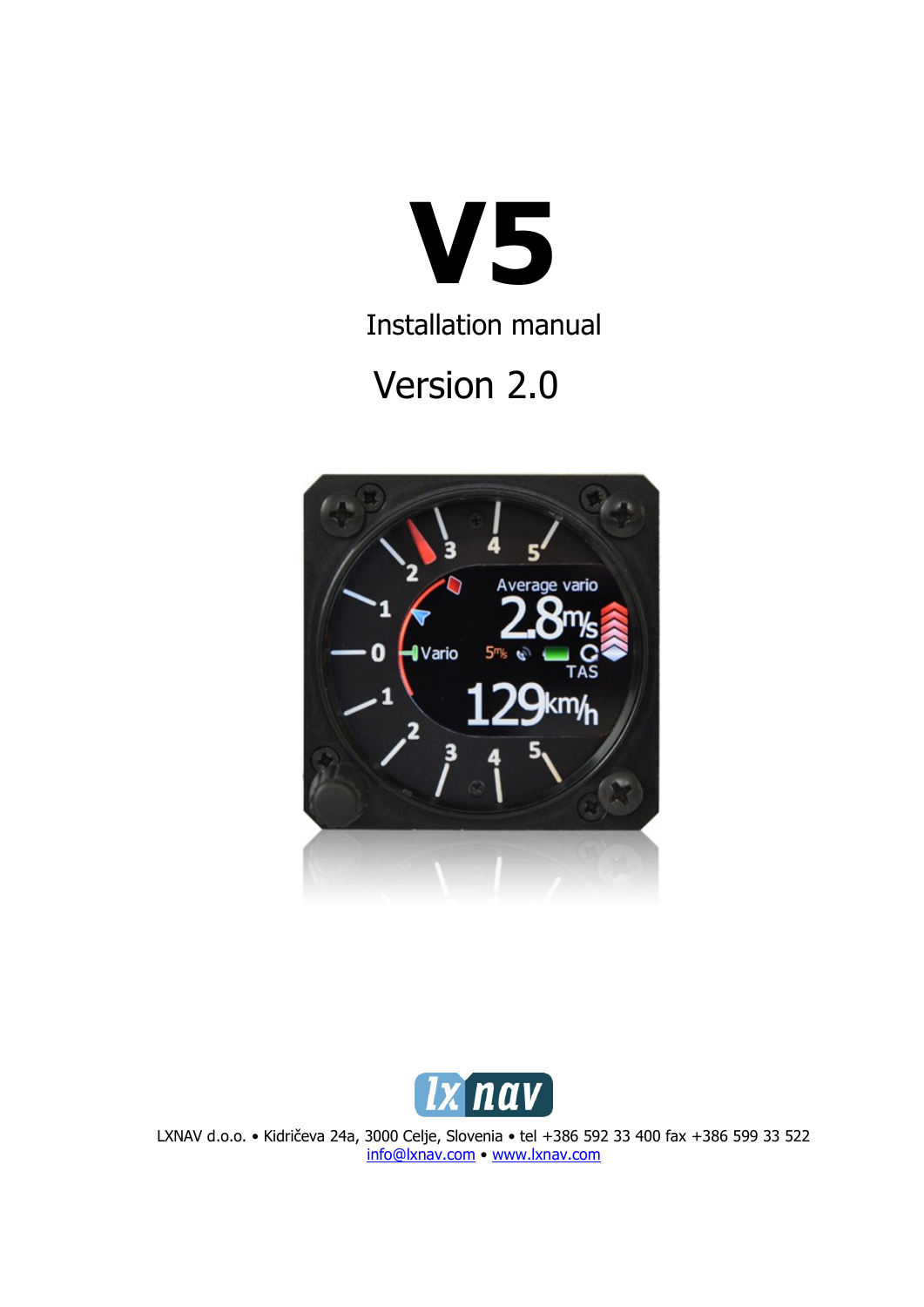| <b>Important Notices</b><br>$\mathbf{1}$ | 3  |
|------------------------------------------|----|
| 1.1 Limited Warranty                     | З  |
| <b>Packing Lists</b><br>$\mathbf{2}$     | 4  |
| 3<br><b>Installation</b>                 | 6  |
| <b>Installing the LXNAV V5</b><br>3.1    |    |
| 3.2 Connecting LXNAV V5                  | 7  |
| 3.3 Cutout of V5                         |    |
| 3.4 Ports and Wiring                     | 8  |
| 3.4.1 LXNAV V5 ports                     | 9  |
| 3.4.1.1 Main port                        | 9  |
| 3.4.1.2 Audio port                       | 9  |
| 3.4.2 V5 vario unit wiring               | 10 |
| <b>Updating firmware of V5</b><br>3.5    | 10 |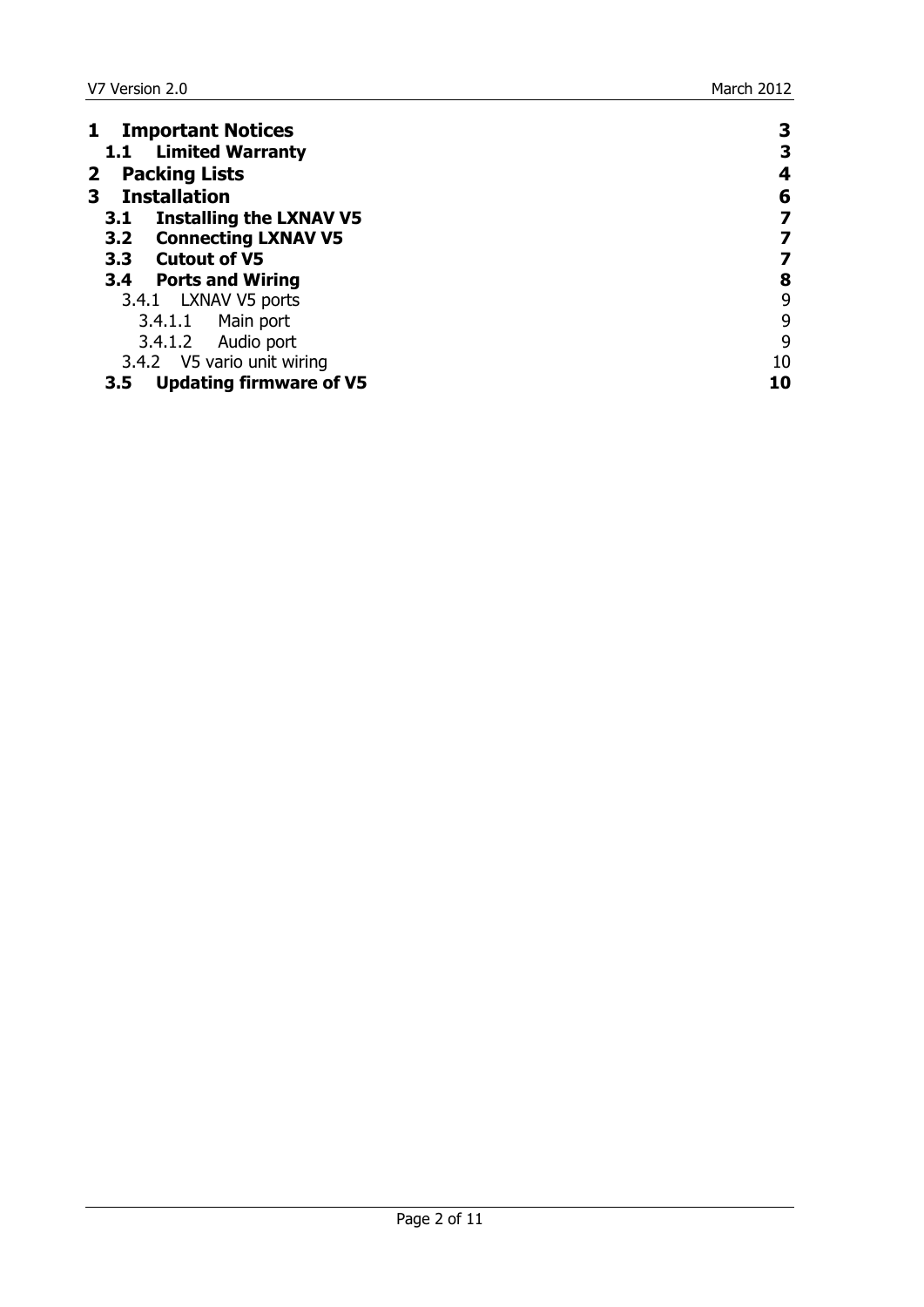# <span id="page-2-0"></span>**1 Important Notices**

The LXNAV V5 system is designed for VFR use only as an aid to prudent navigation. All information is presented for reference only. Terrain, airports and airspace data are provided only as an aid to situation awareness.

Information in this document is subject to change without notice. LXNAV reserves the right to change or improve their products and to make changes in the content of this material without obligation to notify any person or organisation of such changes or improvements.



A Yellow triangle is shown for parts of the manual which should be read carefully and are important for operating the LXNAV V5 system.



Notes with a red triangle describe procedures that are critical and may result in loss of data or any other critical situation.



A bulb icon is shown when a useful hint is provided to the reader.

#### <span id="page-2-1"></span>**1.1 Limited Warranty**

This LXNAV V5 product is warranted to be free from defects in materials or workmanship for two years from the date of purchase. Within this period, LXNAV will, at its sole option, repair or replace any components that fail in normal use. Such repairs or replacement will be made at no charge to the customer for parts and labour, the customer shall be responsible for any transportation cost. This warranty does not cover failures due to abuse, misuse, accident, or unauthorised alterations or repairs.

THE WARRANTIES AND REMEDIES CONTAINED HEREIN ARE EXCLUSIVE AND IN LIEU OF ALL OTHER WARRANTIES EXPRESSED OR IMPLIED OR STATUTORY, INCLUDING ANY LIABILITY ARISING UNDER ANY WARRANTY OF MERCHANTABILITY OR FITNESS FOR A PARTICULAR PURPOSE, STATUTORY OR OTHERWISE. THIS WARRANTY GIVES YOU SPECIFIC LEGAL RIGHTS, WHICH MAY VARY FROM STATE TO STATE.

IN NO EVENT SHALL LXNAV BE LIABLE FOR ANY INCIDENTAL, SPECIAL, INDIRECT OR CONSEQUENTIAL DAMAGES, WHETHER RESULTING FROM THE USE, MISUSE, OR INABILITY TO USE THIS PRODUCT OR FROM DEFECTS IN THE PRODUCT. Some states do not allow the exclusion of incidental or consequential damages, so the above limitations may not apply to you. LXNAV retains the exclusive right to repair or replace the unit or software, or to offer a full refund of the purchase price, at its sole discretion. SUCH REMEDY SHALL BE YOUR SOLE AND EXCLUSIVE REMEDY FOR ANY BREACH OF WARRANTY.

To obtain warranty service, contact your local LXNAV dealer or contact LXNAV directly.

March 2012 © 2012 LXNAV. All rights reserved.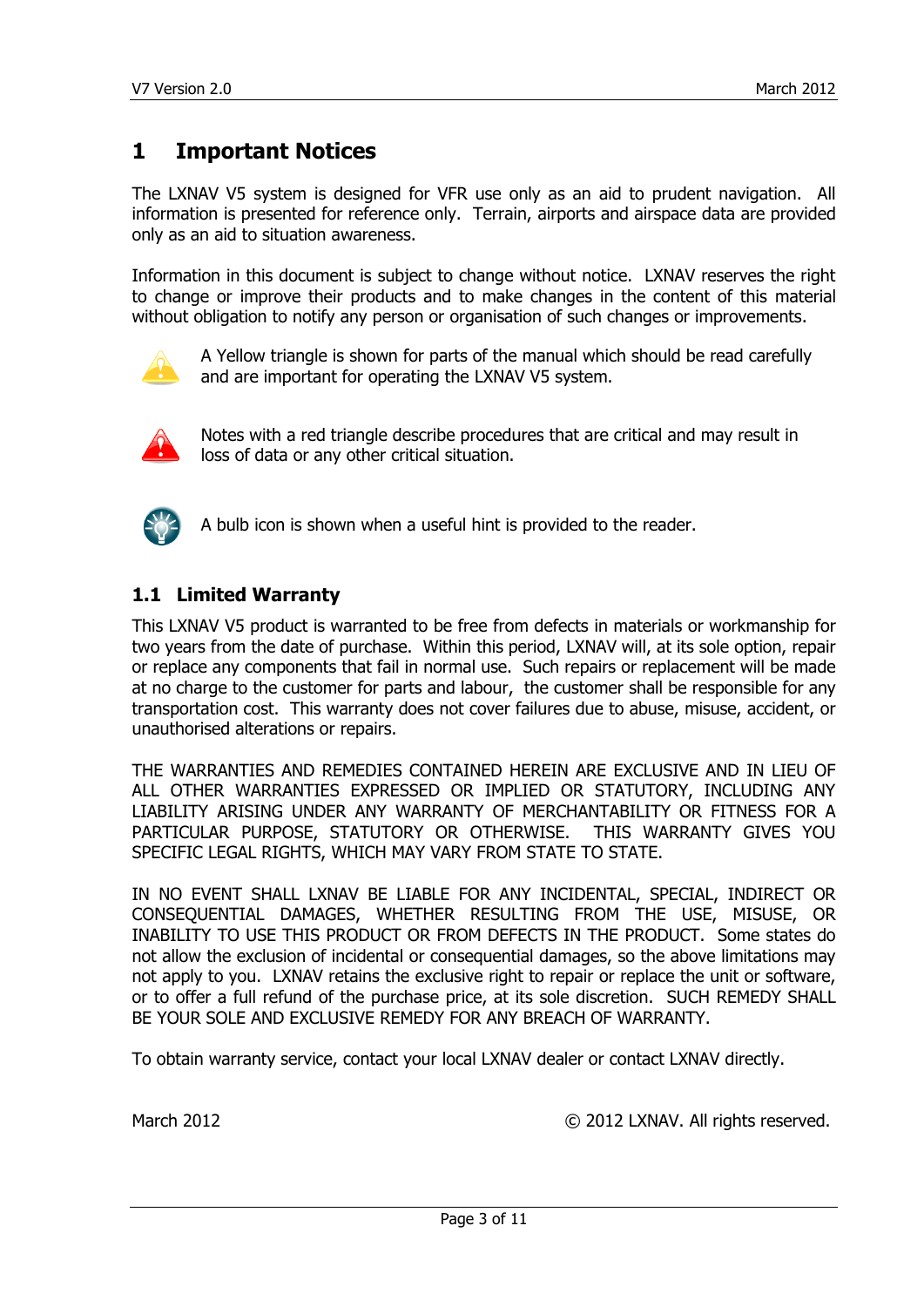# <span id="page-3-0"></span>**2 Packing Lists**

- LXNAV V5 (in Metric or Imperial units as specified)
- V5 cable
- 3mm Phono Jack to RCA adapter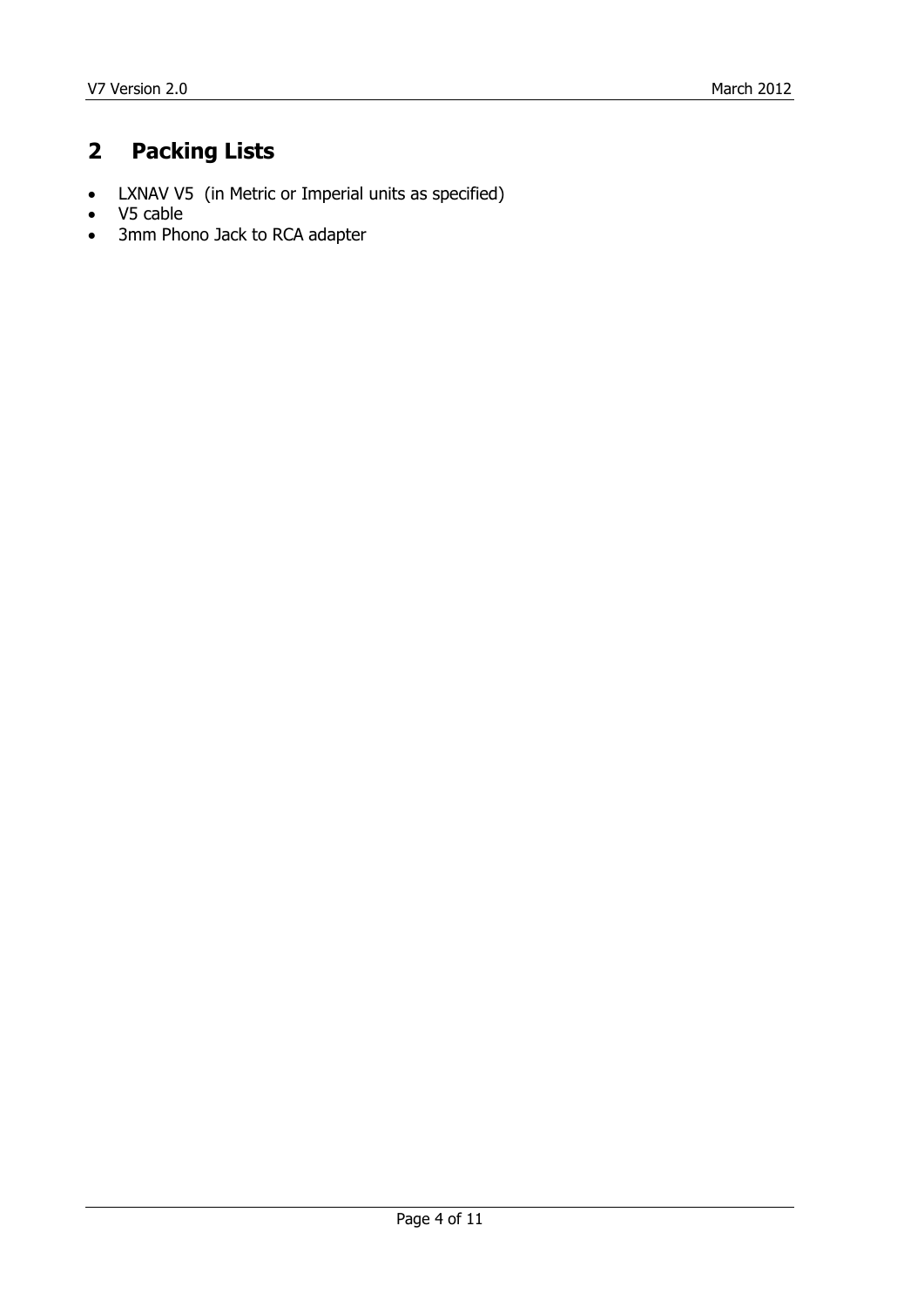# **3 Size and weight**

- 65mm x 65mm x 85mm
- Approx. 200g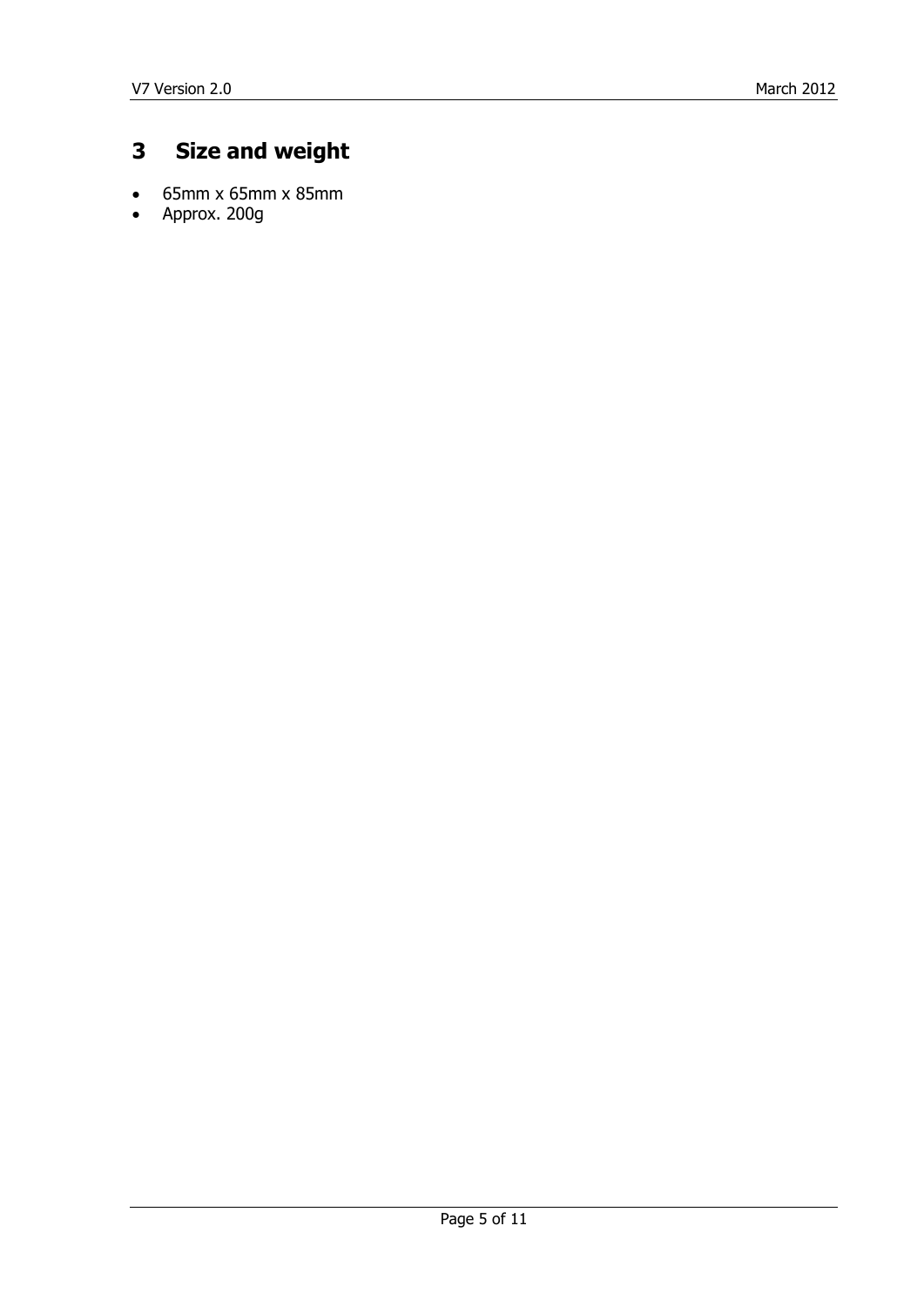# <span id="page-5-0"></span>**4 Installation**

The V5 vario unit and any additional vario indicators each require a standard 57 mm cut-out. Three pressure connectors are fitted to the back of the V5 vario unit. A label shows their functions.

- $\bullet$  P<sub>static</sub> means static pressure connector.
- P<sub>total</sub> means pitot or total pressure connector.
- TE means total energy TE connector.

If the unit is to be configured for electronic TE compensation the connections are as follows:

- Pstatic Static
- P<sub>total</sub> Pitot or Total pressure
- TE/Pstatic Static



If the unit is to be configured for pneumatic TE compensation using a TE tube, then the connections are:

- $\bullet$  TE/P<sub>static</sub> TE tube
- Pstatic Static
- P<sub>total</sub> Pitot or Total pressure





If the  $P_{total}$  and Static are connected the wrong way around there will be no integrator reading (average climb) during the flight.

The LX9000/8000/8080 digital unit is connected to 12 Volt power via the 15-pin SUB-D connector. The LX9000/8000/8080 digital unit and the V5 unit (57 mm units) are connected via the RS485 bus (9 pin DB connectors).

Please ensure that both units are connected correctly before the first power on. The power wires (red and blue) should be connected to the main LX9000/8000/8080 digital unit.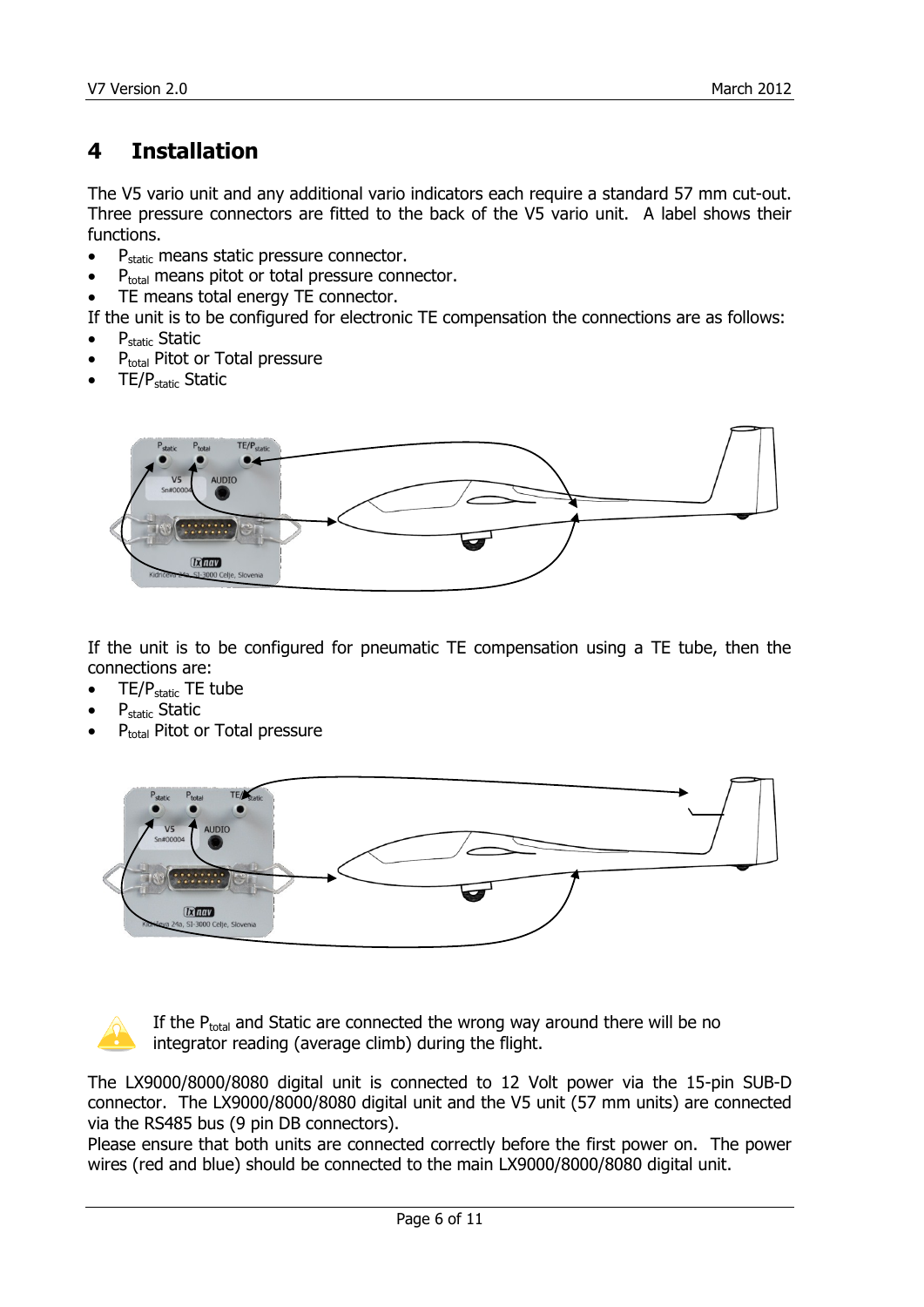

Even though there is an automatic fuse in the instrument it is VERY IMPORTANT to use an external fuse (max. 3A). Power supply cables should use a minimum of 0.5 mm² wires. To prevent damage to the LX9000/8000/8080 digital unit after a short circuit on the RS485 bus there is an automatic fuse.

If a short circuit occurs then the 57 mm unit will appear not to work anymore. The reason is not the defect of 57 mm unit  $-$  it is due to the hot automatic fuse. Turn off the LX9000/8000/8080 system and wait for the automatic fuse to cool down.

#### <span id="page-6-0"></span>**4.1 Installing the LXNAV V5**

The LXNAV V5 vario should be mounted in a standard 57 mm hole. Remove four screws. Install V5 into the panel, screw back all screws and.



Be sure that LXNAV V5 is placed far enough from compass. Inside is stepper motor which generates magnetic field interferences.

#### <span id="page-6-1"></span>**4.2 Connecting LXNAV V5**

LXNAV V57 is connected to main unit through RS485 bus. SC cable is used for external switch, for switching between climb and cruise mode. In case that SC is connected to flaps switch, VP (vario priority) is connected to switch on stick. Inputs IN1..4 are used to connect to gear switch, air brake , etc...

#### <span id="page-6-2"></span>**4.3 Cutout of V5**





Length of screw is limited to max 6mm!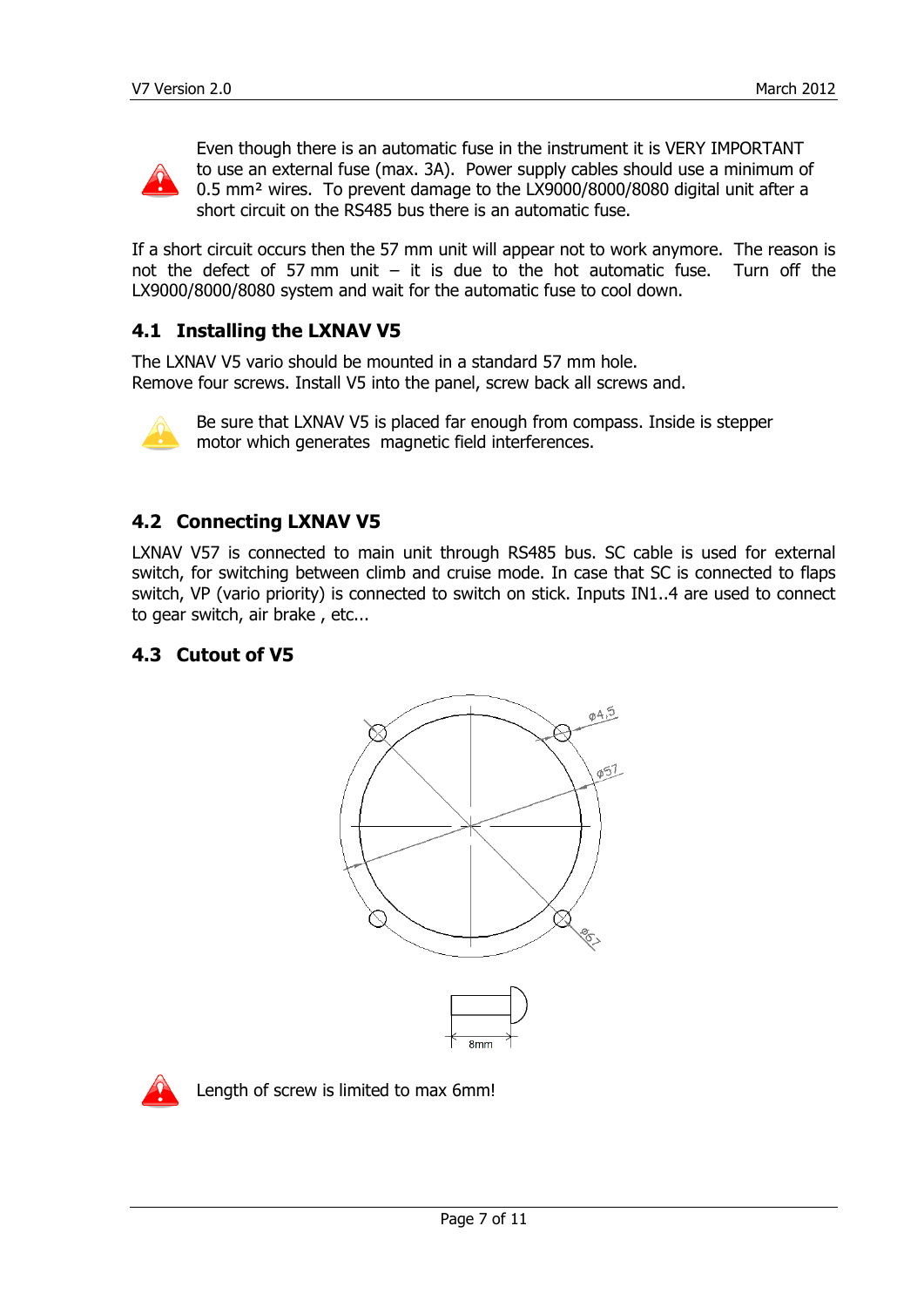## <span id="page-7-0"></span>**4.4 Ports and Wiring**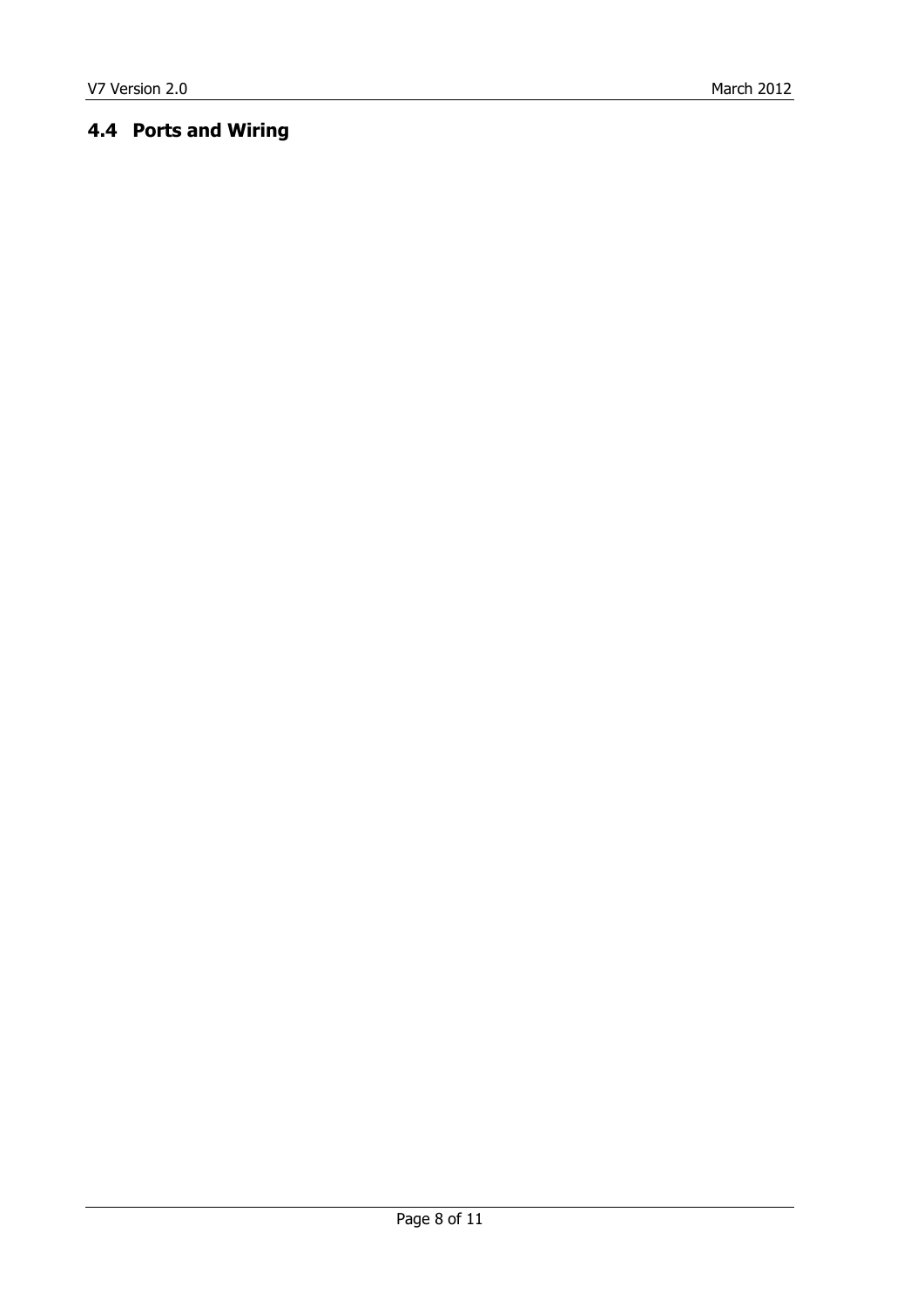## <span id="page-8-0"></span>**4.4.1 LXNAV V5 ports**



#### <span id="page-8-1"></span>**4.4.1.1 Main port**

On main port is connected V5 wiring.

#### <span id="page-8-2"></span>**4.4.1.2 Audio port**

Here is connected speaker with standard 3mm phono jack.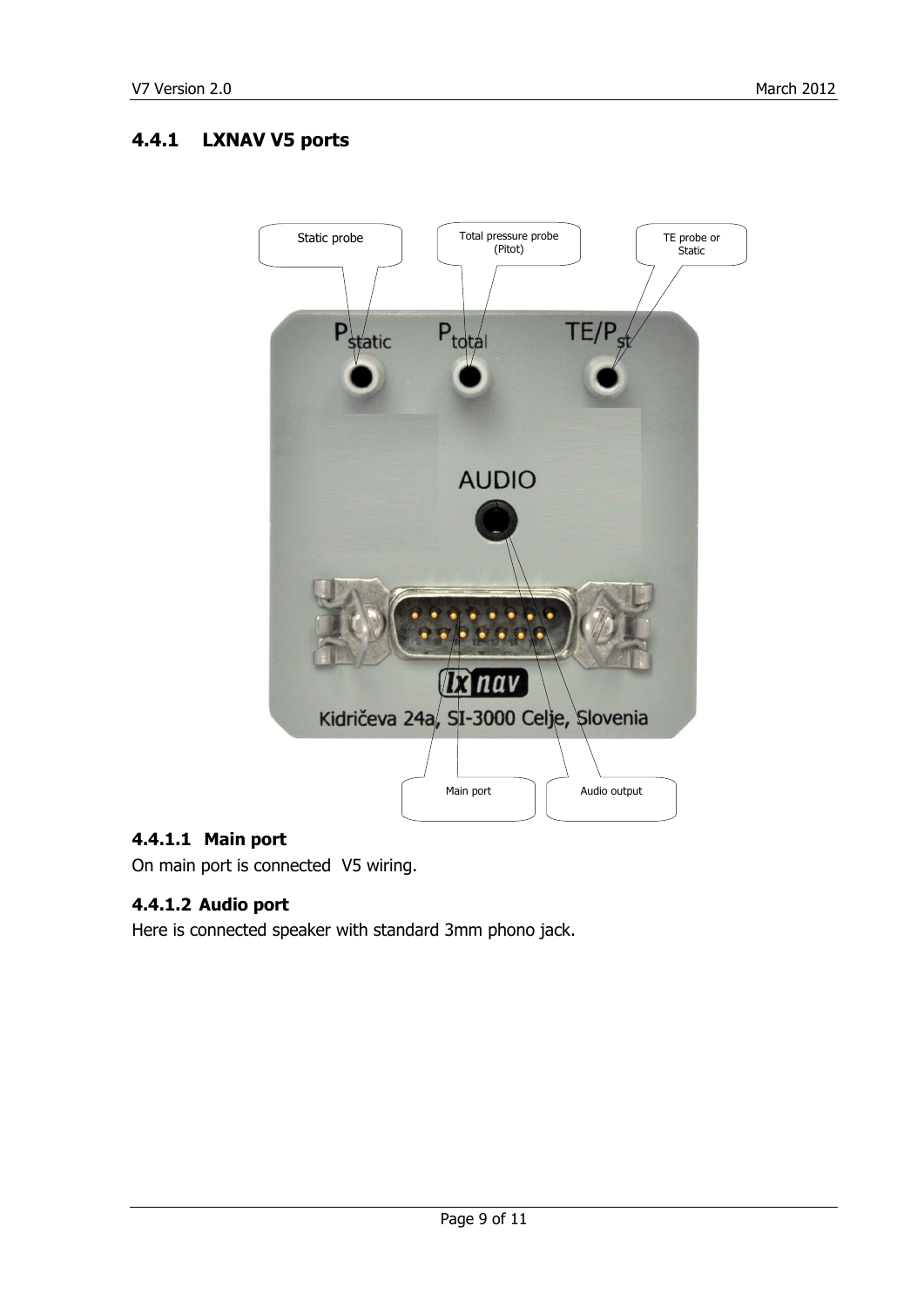## <span id="page-9-0"></span>**4.4.2 V5 vario unit wiring**



V5 has four additional inputs comparing to the old vario systems. Those inputs can be connected to Eg. Gear, Airbrake switches, which can be set in setup-hardware-variometer.



There is also CAN bus connector, which is prepared for future.

## **DO NOT CONNECT IT ANYWHERE**

#### <span id="page-9-1"></span>**4.5 Updating firmware of V5**



Start the LX9000 and go to the Setup->Password menu option.